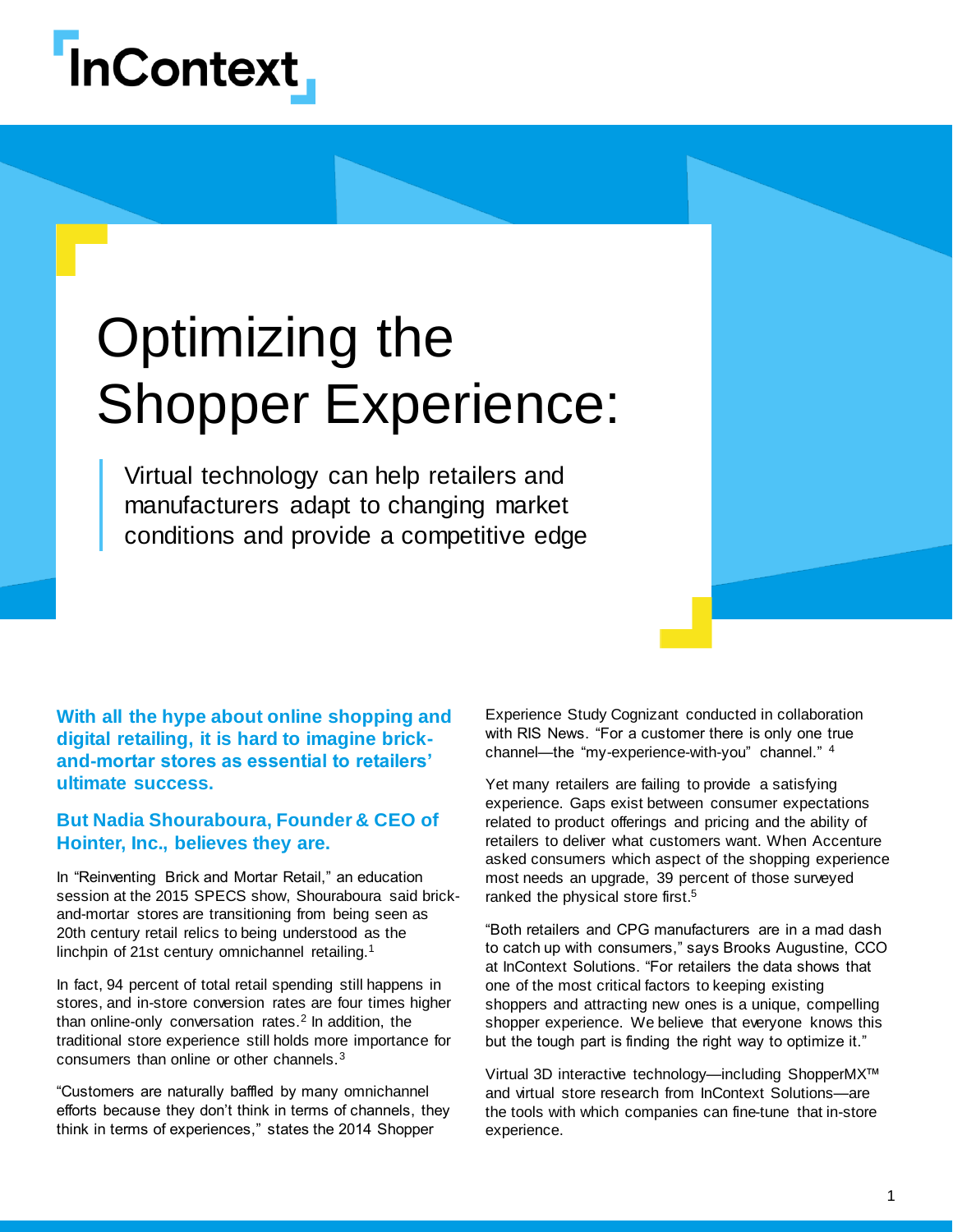

#### **FIGURE 3: THE RELATIVE IMPORTANCE OF THE PHYSICAL STORE IN THE PURCHASE AND PAYMENT OF A PRODUCT**



Source: Digital Shopper Relev ancy Report 2014, Capgemini

"We can recreate any shopping experience—create new layouts, ideas, concepts—and test them online in a realistic environment that mirrors a brick-and-mortar store to enable better decision-making," Augustine explains. "We don't have to shut the store to change things around, and then wait six months to measure impact. Retailers and manufacturers can leverage virtual technology for a faster, less-expensive way to test new concepts and make the right decision, the first time."

## **Surveying the changing landscape**

There's no question that almost every aspect of grocery retailing is evolving at a very rapid speed. Same store sales are down, locations are being shuttered, acquisitions are occurring, and the Amazon Effect is taking hold.

"Looking at the dynamics of the grocery industry, the pressure is on the middle. Traditional grocers like Jewel-Osco, Randalls, Safeway, Fry's and Albertsons—stores that have always had 65 to 70 percent of overall CPG volume—are under extreme pressure," Augustine says.

Research from the Food Marketing Institute (FMI) shows that mid-market food retailers face difficult competitive pressures. Compared to 2011, consumers in 2014 were

less likely to name mid-market stores as their primary purchasing venue. "Today's fastest growing supermarkets have focused strategies based on the pursuit of a single value proposition, arguably more in tune with the demands and dynamics of modern food culture," according to FMI. Two versions of this strategy have had particular success: retailers with a premium/fresh focus targeting affluent consumers or those willing to pay more on certain occasions, and those that have positioned themselves to provide extreme value/savings to the consumer.<sup>6</sup>

Augustine compares the state of the industry to an hourglass, with healthy growth at value/low price stores like Family Dollar, Dollar General and Aldi and at premium positioned businesses like Whole Foods, Kroger, Mariano's and Wegmans.

"Everything is changing for retailers and CPG companies and they must understand how to adapt in order to survive," Augustine says. "We believe the shopping experience is absolutely essential to reinvigorating the center store in grocery and to regaining share of wallet. Store design really matters now."

In fact, as McKinsey & Company notes, "…industry observers predict that retail will change more in the next five years than it has over the past century."<sup>7</sup>

"<br>" **Customers are naturally baffled by many omnichannel efforts because they don't think in terms of channels, they think in terms of experiences. For a customer there is only one true channel—the "my-experience-with-you" channel.**

**COGNIZANT/RIS NEWS 2014 SHOPPER EXPERIENCE STUDY**

,<br>,<br>,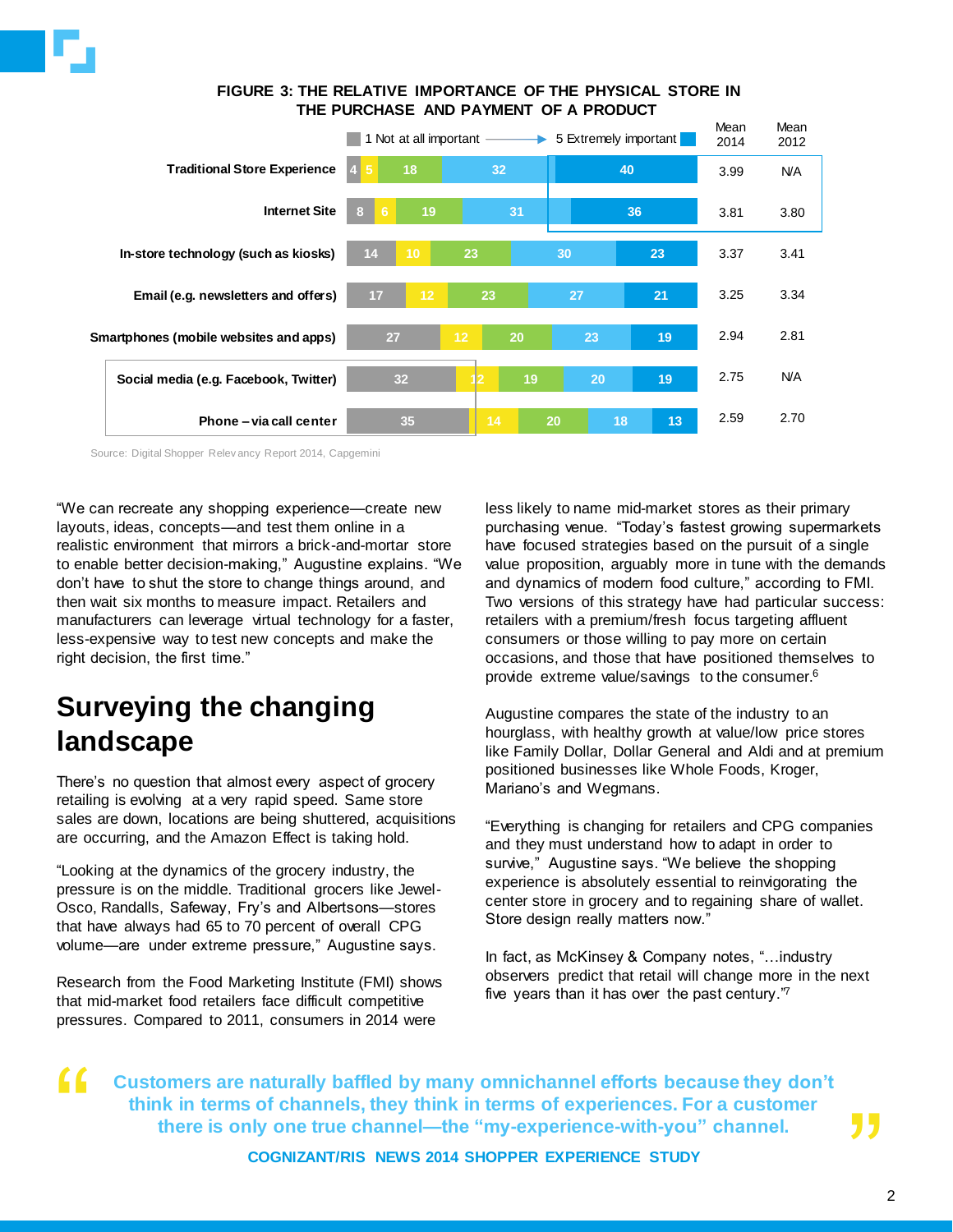## **Understanding the evolving consumer**

It is not only the retail landscape that is undergoing a transformation; America's consumers are evolving, too.

Post-recession shoppers are more confident and willing to spend again—and the grocery category is benefitting.

The Gallop Economic Confidence index showed some of the strongest levels since reporting began in January 2008, and 54 percent of shoppers said they enjoy grocery shopping again.<sup>8</sup>

Results of a June 2014 *Consumer Reports* National Research Center study mirrored Gallop's findings. Seven out of 10 people told the publication they feel flush enough to make purchases and decisions they've put on hold for as long as five years, and younger Americans—those 18 to 34—are particularly anxious to start spending. Forty-six percent of respondents said they are spending more on groceries.<sup>9</sup>

However, the way consumers make purchasing decisions has changed, creating new challenges for retailers and suppliers trying to capture market share. Increasing ethnic diversity, the influence of millennial shoppers, the rise in the number of single-person households, longer working hours, an uptick in moves to urban areas, and a renewed focus on health and wellness as it relates to food culture are macro-level shifts significantly impacting how Americans eat and shop.<sup>6</sup>

How can stores address these macro-level shifts and cultural influences, and ultimately equip themselves to successfully address evolving shopper demographics?

Virtually testing new concepts, and measuring shoppers' reactions to proposed changes in store design and product placement can help enhance the shopper experience in ways that will enable them to successfully compete in the quest for consumers' dollars.

"InContext Solutions has the right tools to help retailers and manufactures enhance the shopping experience," Augustine says. "For traditional grocers, net margins are in the one to four percent range, so it is a huge risk to allocate up to \$1MM for a complete store remodel. We can lay out new concepts, test them and identify the best options that will increase sales by two to three percent ideas supported by data at a fraction of the cost. HUGE ROI!"

"<br>" ry<br>**J J Everything is changing for retailers and CPG companies and they must understand how to adapt in order to survive. We believe the shopping experience is absolutely essential to reinvigorating the center store in grocery and to regaining share of wallet. Store design really matters now.**

> **BROOKS AUGUSTINE, CCO, INCONTEXT SOLUTIONS**

### **Taking omnipresent technology into account**

As important as brick-and-mortar stores remain, the role technology plays in the overall shopping experience can't be overlooked. After all, in today's ominchannel world, people are always shopping!

Industry data shows that 91 percent of shoppers have a mobile device (a Smart Phone and/or Tablet). "Since mobile phones are personal devices used for both lifestyle activities and business, these findings indicate the vast majority of shoppers are connected 24/7 unless, of course, they are sleeping." <sup>4</sup>

Massive growth is occurring in the e-retail and mobile wallet fronts, as well. Mobile devices, including smartphones and tablets, are projected to account for 25 percent of the total U.S. online retail sales by 2017, with U.S. retail mobile commerce (m-commerce) sales forecast to reach \$108.56 billion that same year.<sup>10</sup>

Amazon has made no secret about their strategy to grab as much of traditional grocery as they can. They are launching innovative "weapons" like Prime Pantry (a shopping experience on amazon.com that allows Prime members to buy popular household essentials and have them delivered for a flat \$5.99 delivery fee per Prime Pantry box), and the Dash, a handheld device that functions as a remote control for buying groceries. Customers can scan the barcode on an empty milk carton, or tap a button and say "milk" into the device, and Amazon will automatically ship a new carton of milk with free twoday delivery.